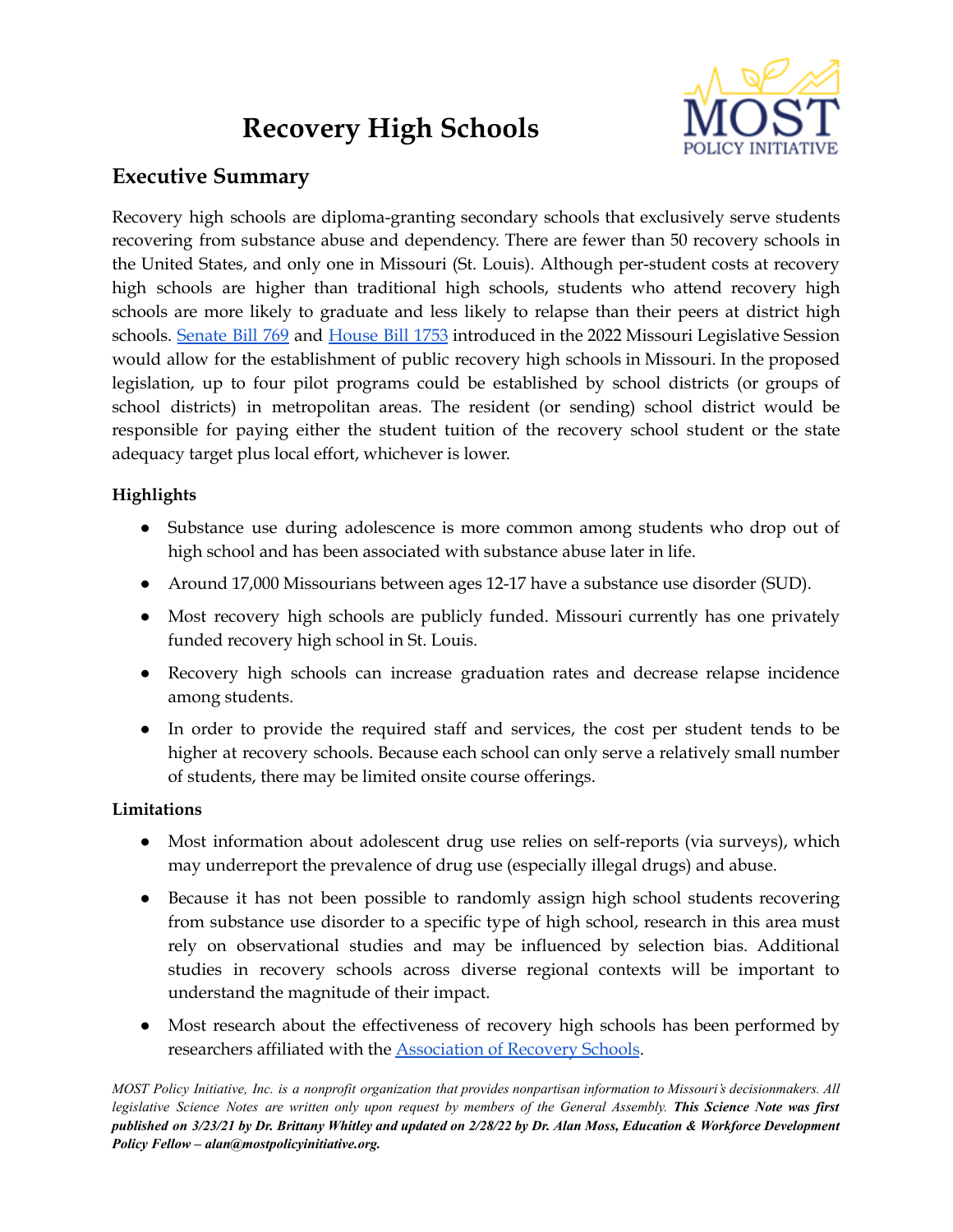## **Research Background**

#### **Substance Abuse & High School Students**

Early substance use (e.g., alcohol, tobacco, opioids) is a risk factor for substance use disorders later in life.<sup>1</sup> According to the 2019 Centers for Disease Control and Prevention (CDC) [Youth](https://nccd.cdc.gov/youthonline/App/Results.aspx?TT=K&OUT=0&SID=HS&QID=H57&LID=LL&YID=YY&LID2=&YID2=&COL=T&ROW1=N&ROW2=N&HT=QQ&LCT=LL&FS=S1&FR=R1&FG=G1&FA=A1&FI=I1&FP=P1&FSL=S1&FRL=R1&FGL=G1&FAL=A1&FIL=I1&FPL=P1&PV=&TST=False&C1=&C2=&QP=G&DP=1&VA=CI&CS=Y&SYID=1993&EYID=2019&SC=DEFAULT&SO=ASC) Risk [Behavior](https://nccd.cdc.gov/youthonline/App/Results.aspx?TT=K&OUT=0&SID=HS&QID=H57&LID=LL&YID=YY&LID2=&YID2=&COL=T&ROW1=N&ROW2=N&HT=QQ&LCT=LL&FS=S1&FR=R1&FG=G1&FA=A1&FI=I1&FP=P1&FSL=S1&FRL=R1&FGL=G1&FAL=A1&FIL=I1&FPL=P1&PV=&TST=False&C1=&C2=&QP=G&DP=1&VA=CI&CS=Y&SYID=1993&EYID=2019&SC=DEFAULT&SO=ASC) Survey, one-fifth of high school students in the United States had been offered, sold, or given an illegal drug on school property in the past year. <sup>2</sup> Between 2017–2019, 7.5% of Missourians between ages 12–17 (~35,000), on average, reported past-month illicit drug use (predominantly marijuana), compared to 7.1% among neighboring states and 8.2% nationally. 3

Consistent with national and regional trends, approximately 3.7% of Missouri adolescents between the ages of 12–17 have substance use disorders or have recently received treatment for a substance use disorder.<sup>4,5</sup> Illicit drug use, especially marijuana, in this age group is slightly higher in the Kansas City and St. Louis metro areas but there do not appear to be significant regional differences in the prevalence of substance use disorder in this age group. <sup>4</sup> Additional data specific to the Kansas City area, including student survey results and existing local recovery assets, was recently compiled by the State Targeted Response Technical Assistance Consortium.<sup>6</sup> Substance use disorders are often co-occurring with mental health challenges (e.g., depression, ADHD), both of which have been exacerbated by the COVID-19 pandemic. For more information see our Science Note on [COVID-19,](https://mostpolicyinitiative.org/science-note/covid-19-mental-health-substance-abuse/) Mental Health, & Substance Abuse.

#### **What are Recovery High Schools?**

Recovery high schools (or "sober schools") are designed for high school students who are committed to recovery from a substance abuse disorder. In addition to providing a supportive recovery environment, students at recovery high schools often have access to additional resources, including mental health professionals and staff with substance use disorder recovery experience. Publicly funded recovery high schools (charter and non-charter) are the most common form of recovery school. These schools are rarely affiliated with a particular recovery program, but rather emphasize counseling and positive peer and staff support. Many provide



drug tests and resources for students who relapse as opposed to immediate expulsion which is more common at schools affiliated with treatment centers and within correctional facilities.

**Figure 1. Map of current recovery high school locations.** Circles with numbers indicate the number of high schools within a more concentrated area. 7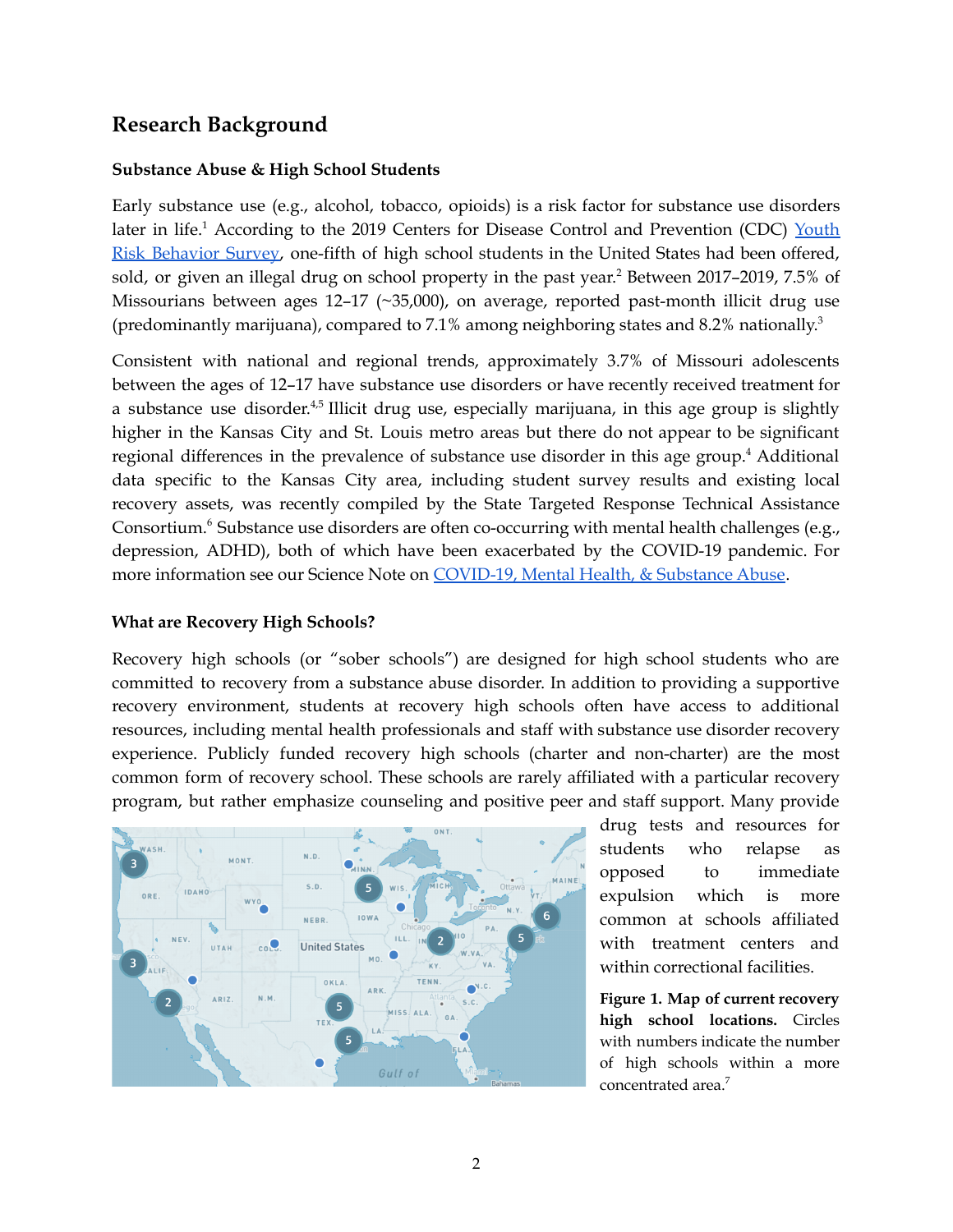There are currently around 45 recovery high schools in the United States (Figure 1), one of which is located in St. Louis (Great Circle [Academy\)](https://www.greatcircle.org/index.php/newsroom/news-releases/great-circle-opens-missouri-s-first-educational-program-for-teens-in-recovery).<sup>7</sup> The St. Louis recovery high school is privately run and charges tuition of approximately \$20,000. Michigan is opening a [recovery](https://www.wellspringacademy.com/how-we-help) [charter](https://www.wellspringacademy.com/how-we-help) high school in the SE region of the state. Some states (e.g., New Jersey, Pennsylvania) have passed bills to open public recovery schools but no schools currently exist due to a lack of funding.

#### **Positive Effects of Recovery High Schools**

Students who attend recovery high schools are less likely to relapse and more likely to graduate than students recovering from substance abuse disorders who attend non-recovery schools.<sup>8-10</sup> There is also evidence that peer accountability is an effective strategy to preventing relapse.<sup>11</sup> Many students in recovery report that several of their peers continue to use drugs, which presents a strong temptation to use at a traditional high school. Additionally, recovery high schools often are equipped to treat students with co-occurring mental health disorders, providing a level of specialization that is often not available in traditional public schools.

#### **Per-pupil Costs at Recovery High Schools**

Recovery high schools serve a relatively small number of students but the cost of educating each student is significantly higher than that at non-recovery schools, due in part to specialized staff/programs and high faculty to student ratios.<sup>10</sup> Depending on the location, the per-student tuition difference between recovery and non-recovery high schools varies from \$1,000–\$16,000.

Because of the relatively small number of students served, these schools also may not be easily accessible in more rural areas of the state and tend to have limited onsite course offerings (fewer AP, or extra languages). It is not clear the extent to which supplementary virtual education in these settings may be able to provide additional academic rigor for some students. Finally, some community members where recovery high schools are opened have expressed concerns about the potential for an increased presence of drugs in the community; school advocates argue that recovery high schools are often more drug-free than traditional public schools.

#### **References**

- 1. Jordan, C. J., & Andersen, S. L. (2017). Sensitive periods of substance abuse: Early risk for the transition to dependence. *Developmental Cognitive Neuroscience*, 25, 29–44. <https://doi.org/10.1016/j.dcn.2016.10.004>
- 2. Centers for Disease Control & Prevention. (2020). Youth Risk Behavior Surveillance System Results, 2019. [https://www.cdc.gov/healthyyouth/data/yrbs/results.htm.](https://www.cdc.gov/healthyyouth/data/yrbs/results.htm)
- 3. Substance Abuse and Mental Health Services Administration. (2020). Behavioral Health Barometer: Missouri, Volume 6: Indicators as measured through the 2019 National Survey on Drug Use and Health and the National Survey of Substance Abuse Treatment Services. HHS Publication No. SMA-20-Baro-19-MO. [https://nsduhweb.rti.org/respweb/estimates.html.](https://nsduhweb.rti.org/respweb/estimates.html)